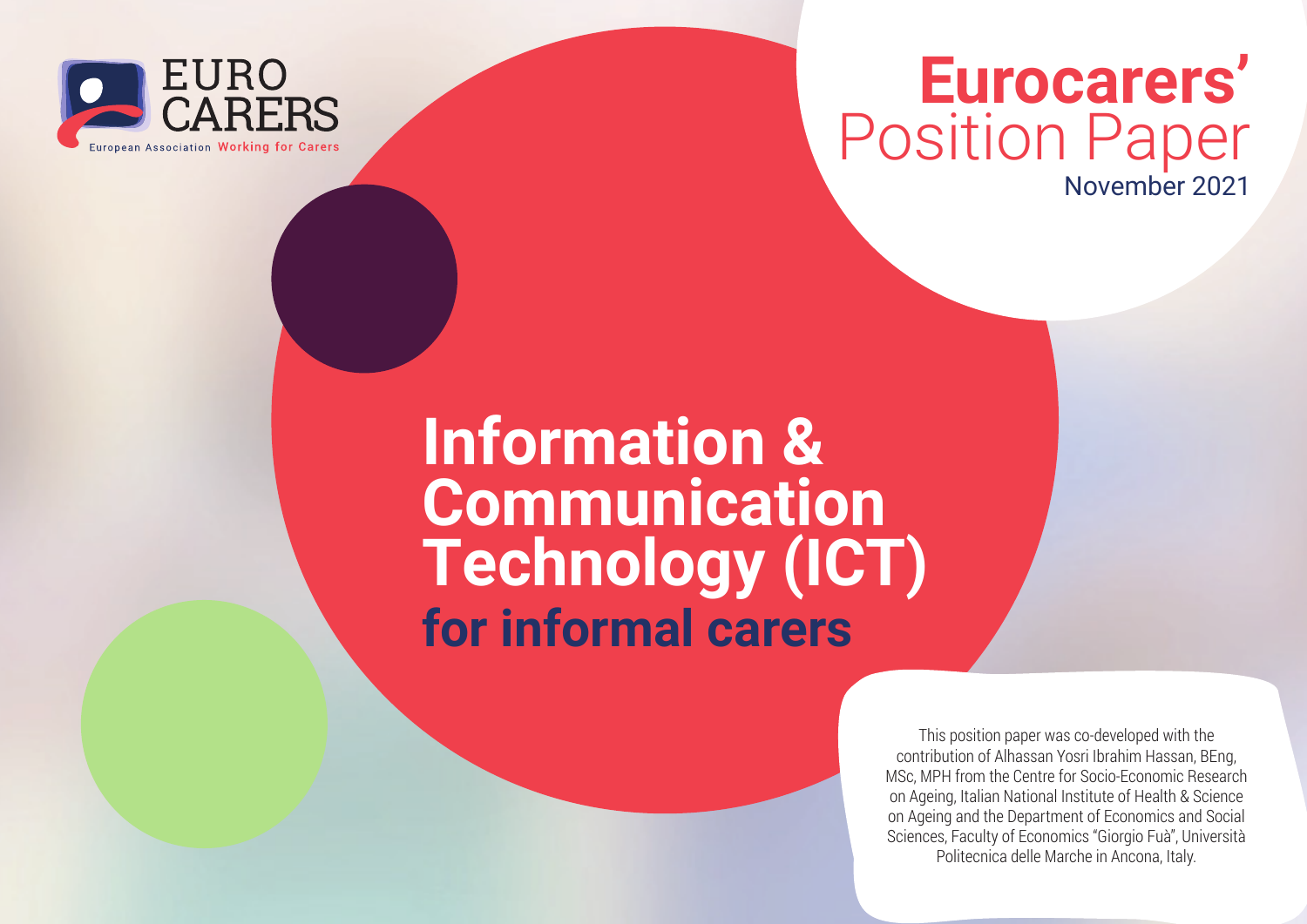Demographic ageing in Europe leads to a growing incidence of age-related frailty and diseases, a growing demand for care and a real sustainability challenge for our social and health care systems. According to recent EU-funded research, informal carers across the EU provide over 80% of all care, with women providing approximately two thirds of care mainly as daughters (in law) and wives/partners. However, their role is poorly recognised, their needs overlooked, and they are not sufficiently supported by the formal services that are available.

Carers frequently suffer poor physical and mental health outcomes as a result of their caregiving activities, when not adequately supported. Social, psychological and educational interventions are among the best strategies for informal carers to manage the pressure of care, and get supported in their caring role. Some European governments have put in place various supports, mainly financial measures and in-kind services, to help informal carers compensate for their economic loss and to allow them to reconcile care and work. Nevertheless, these solutions seem to only partially cover their needs.

Evidence shows that informal carers have a wide range of social and care needs: recognition, psychological support, information, advice and counselling about care, caring and care-life balance, training and recognition of skills, health prevention, respite, participation in the labour market and in the community and development of their rights.

Against this backdrop, and at a time when new technologies bring transformation to our entire society, there is clear evidence of the added-value that ICT can bring to informal caring as well as to informal carers and care recipients.

Most ICT-based solutions are proving very useful to address the needs and improve the quality of life of both informal carers and the persons for whom they care.

**A wide range of ICT-based solutions are being developed and piloted across Europe. Most of which are proving very useful to address the needs and improve the quality of life of both carers and the persons they care for.** 

**However, the roll-out of these solutions remains challenging as illustrated below. This briefing nevertheless includes a series of recommendations on avenues for progress and the provision of efficient ICT-based support to all carers.**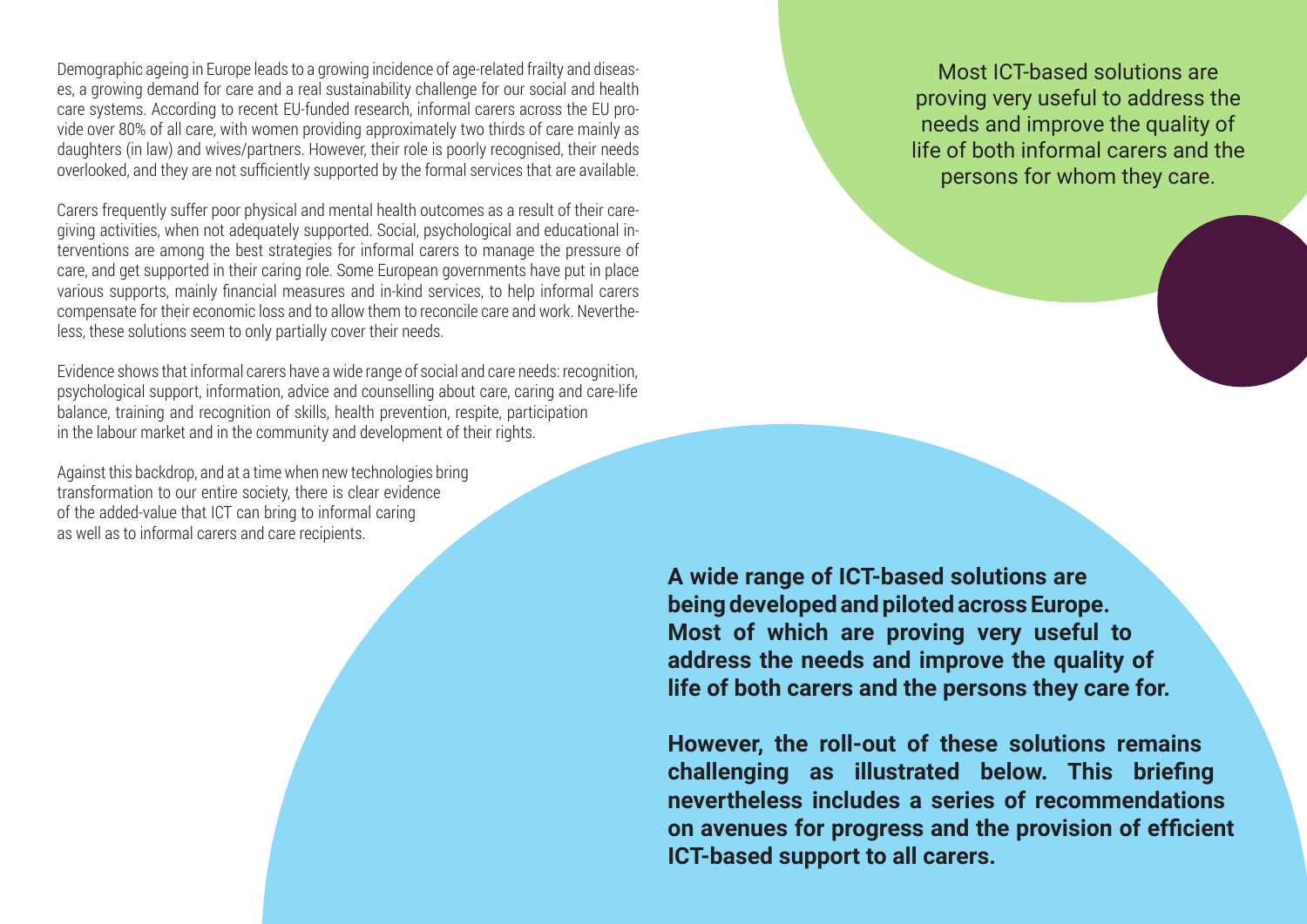## **ICT-based solutions can provide essential support to informal carers**



In most cases, the relatives of a dependent person take on a caring role without any preparation, often overnight. Because they have to manage caring on top of their day-to-day responsibilities, informal carers may lack the time to consult health professionals (at least to the extent they may need to), or to attend trainings in order to gain the information and skills they require to manage their tasks in a comfortable and healthy manner. In addition to the time pressure, medical deserts in some areas as well as the lack of offers for training tailored to carers' needs generate additional obstacles for those carers who are willing to develop their competencies.

ICT-based tools can offer timely, easy and flexible access to reliable information and knowledge, concerning the needs of the dependent person as well as the support services that may be available locally. E-learning platforms designed for informal carers or adaptable to their specific needs, can also provide them with the caring competencies they need help them strengthen their transversal skills (time management, coordination, communication…) as well as their ability to maintain their own physical and mental health. Such training opportunities also open up the way for the recognition of skills already acquired on the job, through the management of a long-term conditions or a disability. Besides developing carers' self-confidence, this can reveal useful to help carers re-enter the labour market.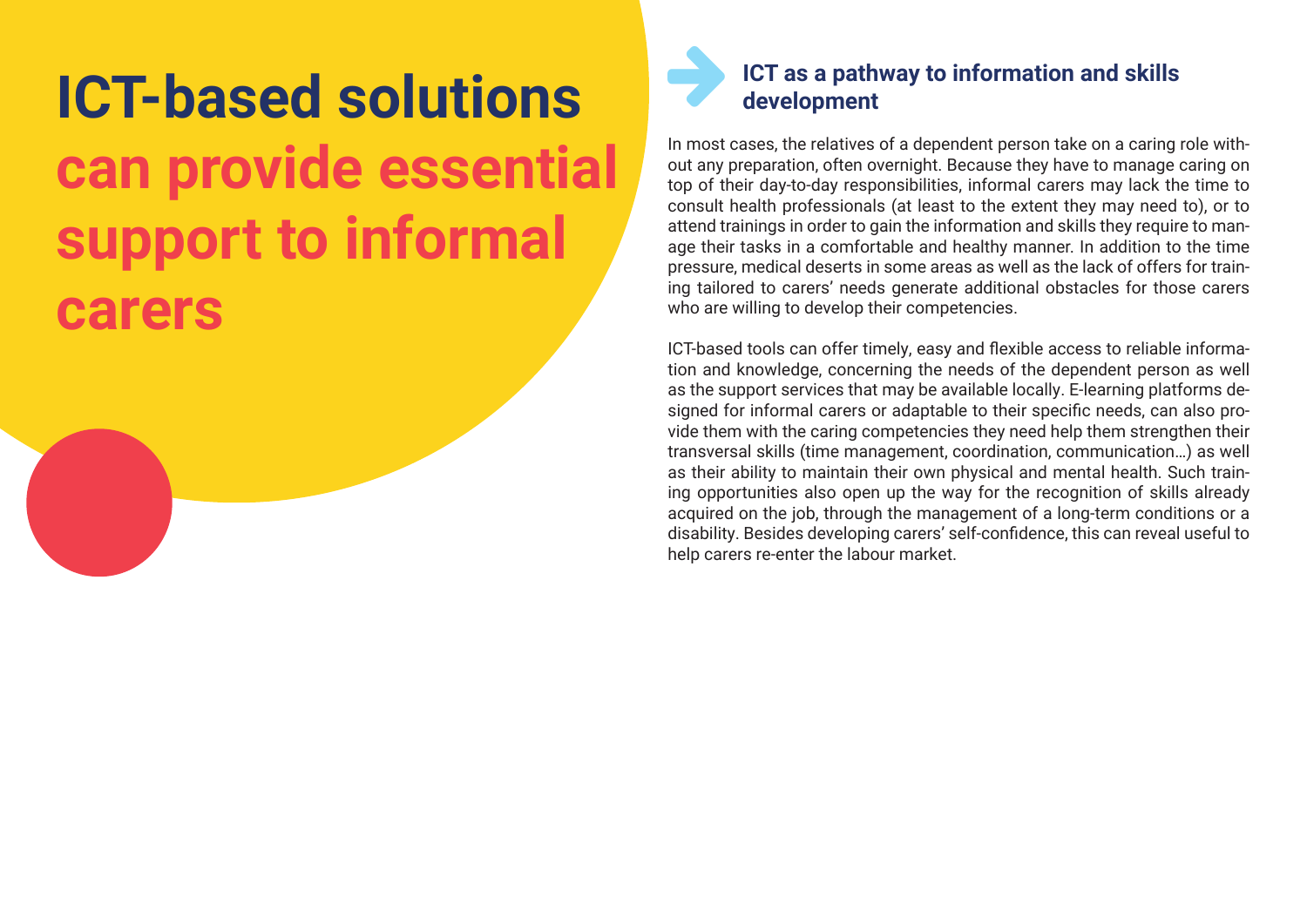### **ICT as an instrument to foster peer-support and counter isolation**

Isolation and stigma are too often painful by-products of the carer's difficulty to participate in aspects of life outside the home.

Dedicated online spaces such as forums or private groups offer new opportunities for carers to alleviate the loneliness they experience and to exchange information, good practices and advice in a relaxed and friendly environment. When organised at local level, online spaces can allow carers to identify the support available in their neighbourhood.

**"The Carers UK online forum is a lifeline.** Protecting their professional life. **It's very reassuring to know that other people feel the same and it makes you feel that you are a normal person. It's just a help to know that you're not alone" said a member of this forum.**

In some countries, online spaces offering peer sup- port and relevant information about care and caring are put in place and financed by public authorities or health insurance companies, as a service offered to informal carers.

Structured peer support interventions are also pro- posed online, in the form of online discussions facilitated by professionals or experienced carers, and through moderated forums. As such, peer support is highly valued by informal carers, and recommended by health professionals as well as academic research. The use of ICT offers here new opportunities which have not yet been exploited to their full capacity.

### **ICT based solutions to support work-life balance**

The vast majority of carers wish to maintain a professional life, not only because it gives them a source of income but also because it helps them preserve vital social networks, and a sense of purpose and worth. Research has indeed highlighted that the majority of working age carers are currently in employment, some part time but the majority full time. Still, flexible working arrangements are essential to allow carers to adapt their working patterns to their needs. In this regard, the "digital revolution" offers opportunities to improve work-life balance which are currently not being utilised. Technological support for working carers, such as tools to remotely monitor the safety and wellbeing of the dependent person during working hours can prove instrumental in helping carers strike a good level of work-care balance. ICT tools can therefore help carers success- fully fulfil their caregiving responsibilities while

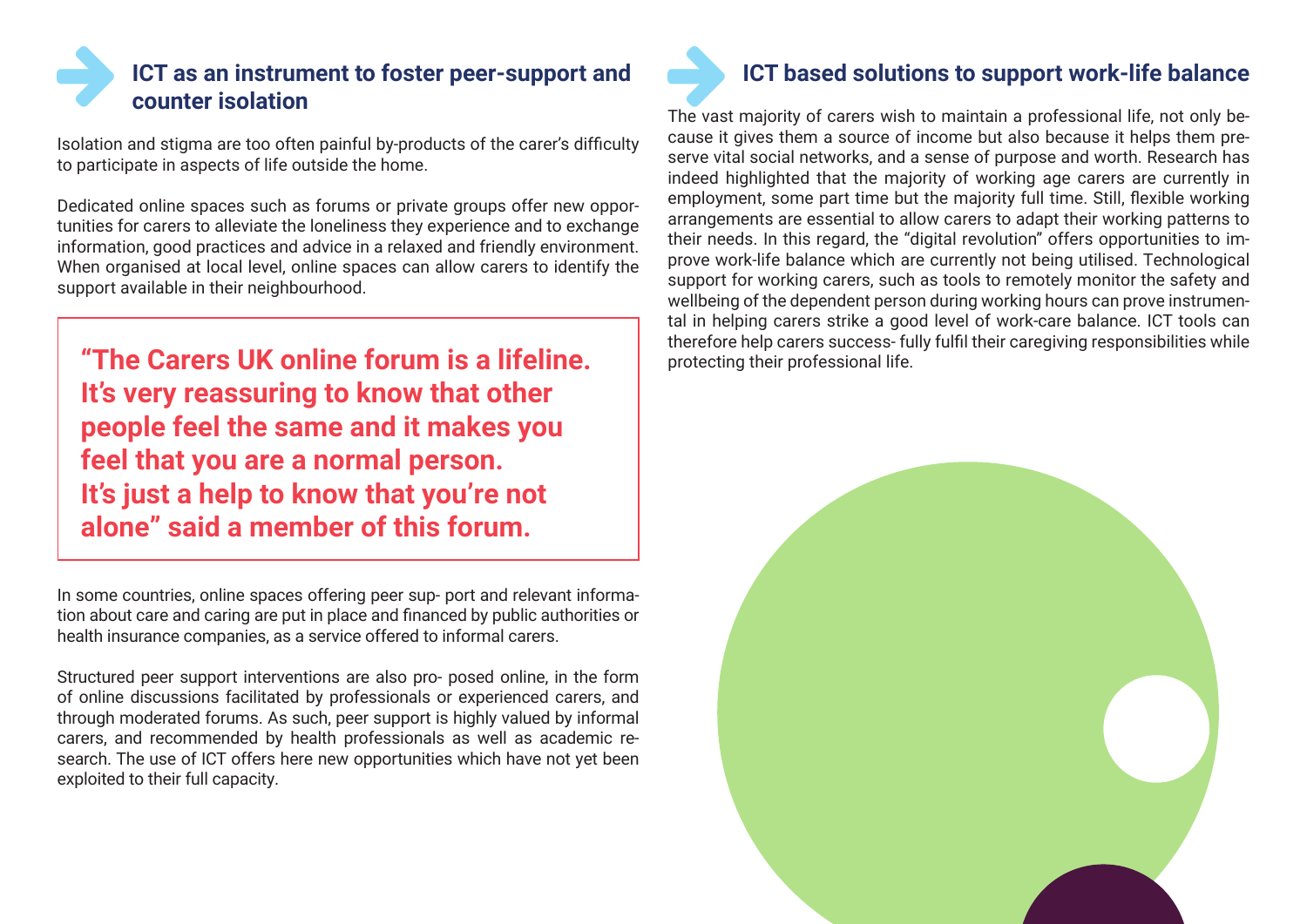**ICT-based solutions can positively contribute to the shift towards integrated care systems rooted in the needs of care recipients and their carers.**

### **ICT as a tool to enable and support independent living**

Technologies that allow dependent people to remain at home without continuous care support help relieving pressure on carers and support carers in their caring role. Examples of ICT for independent living include home alarm systems, telecare, tracker devices (GPS), and (gas, temperature, bed) sensors. Combined with the provision of adequate professional home care, these technologies can give more independence to older people and their informal carers, as well as easing the constant worry of the latter.

Besides meeting the preferences of older people for living at home, such care arrangements can delay the entry of older people into institutional care, and reduce unplanned emergency hospital admissions and the length of hospital stays, contributing to a more efficient use of health services.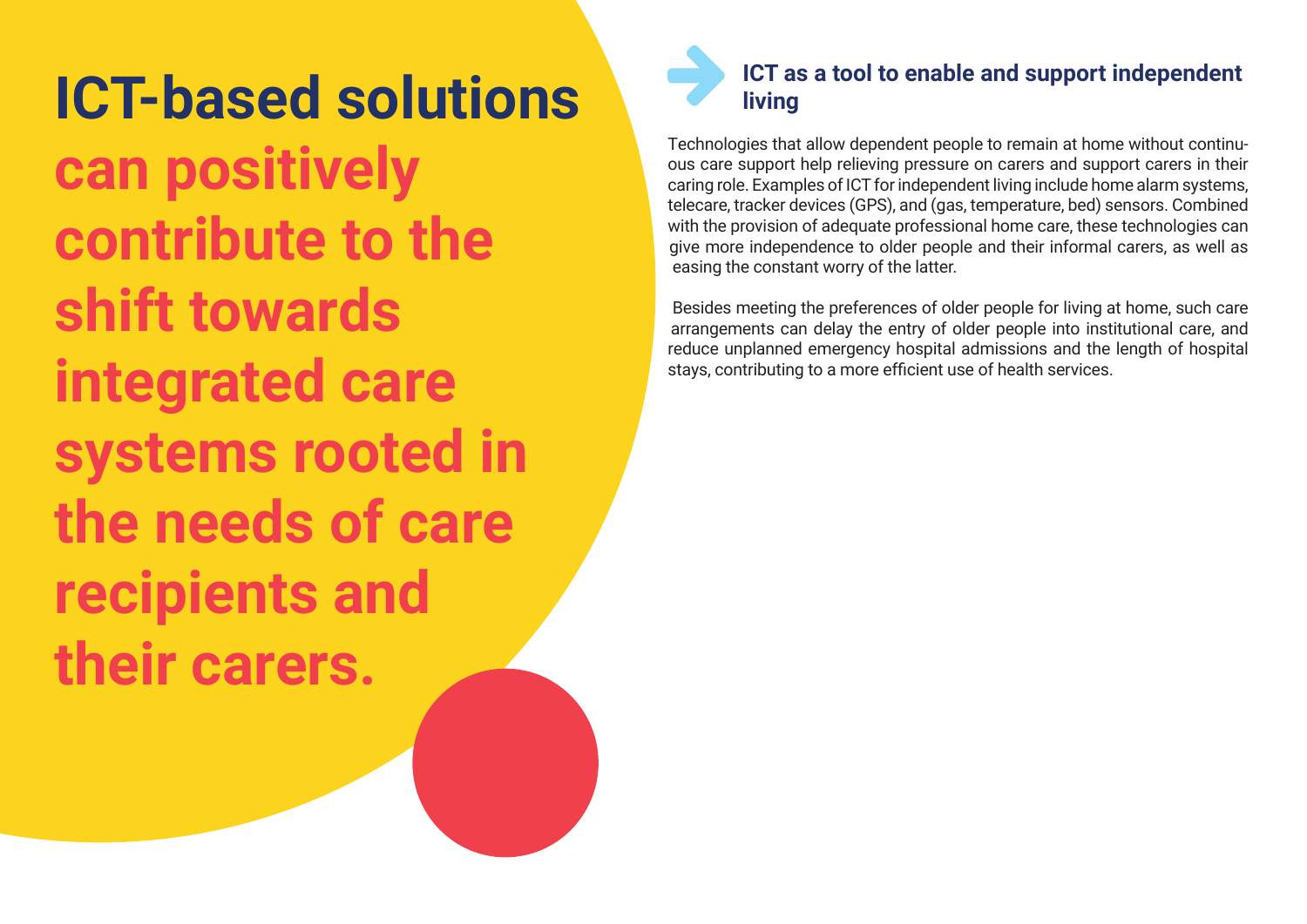

Online tools can also prove effective to coordinate care tasks among professional, informal and family-employed (domestic) carers, allowing therefore information sharing and respite. For example, some apps are developed, offering informal carers a plat- form for communication and coordination between all those providing care to the same person, a forum to exchange with other carers, and/or the possibility of arranging services online.

**ICT-based solutions are not a panacea that will address all the difficulties faced by informal carers. However, there is now clear evidence of the positive impact that they can bring for the well-being of informal carers as regards:**

- > Carers' care and work reconciliation:
- > Carers' health outcomes and social lives;
- ◆ Carers' caring skills and transversal competences (and, in turn, the quality of the care they provide);
- > A more efficient use of available resources devoted to long-term care.

**Besides, ICT-based solutions that satisfactorily meet the needs of informal carers can help bridge the digital gap that continues to exist in our society by demonstrating the relevance and user-friendliness of ICT, and by encouraging carers to acquire the essential digital skills that they lack.**

**However, while the use of ICT-based solutions targeted at patients is on the rise in the health sector, the deployment of ICT tools designed for informal carers remains marginal, despite their now-established potential in contributing to meeting the needs of Europe's main care providers, as part of a comprehensive set of tools.**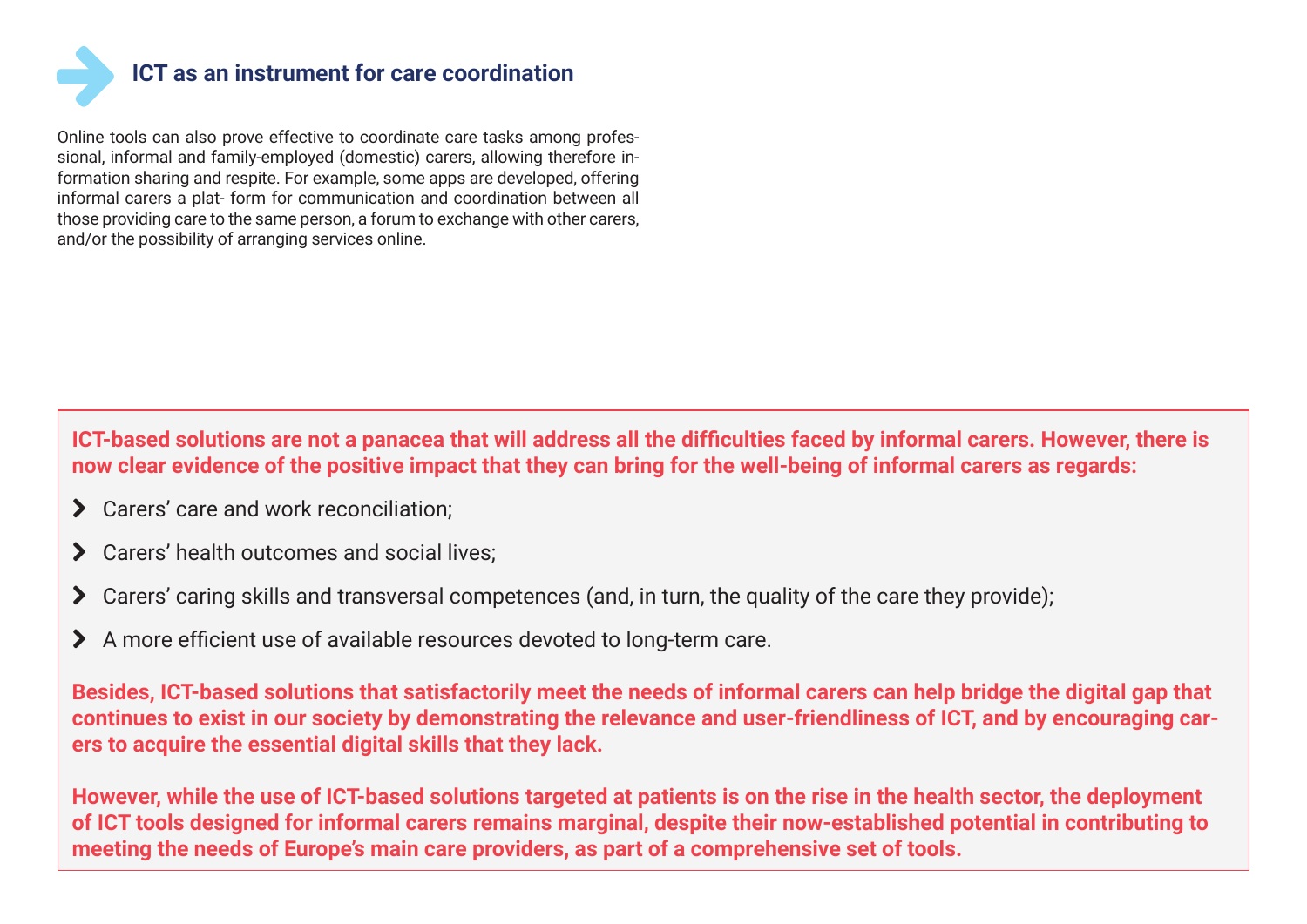# **Obstacles to the wider deployment of ICTbased solutions to support carers**

Despite a growing interest in the potential offered by ICT-based solutions for informal caregiving, obstacles to their development, implementation and rollout still remain. While some initiatives are successfully implemented, the development of ICT targeted at carers is still insufficient, extremely fragmented and uneven. While the situation greatly varies from one country to another, depending on the way long-term care is organised and the degree of digitalisation, the following challenges seem to prevail across Europe.

From the side of potential users:

- > The low degree of digital literacy, aggravated in some areas by the lack of access to ICT, in particular among vulnerable groups;
- > Distrust in technology as well as the fear that ICT might replace other support measures;
- $\blacktriangleright$  The lack of digital health literacy1;
- > The lack of awareness of the potential added-value of ICT-based tools, among carers and health and care professionals.

Concerning the solutions developed:

- The shortcomings in the design of the solutions, and the lack of usability of the technology used, which is not always integrated in all different devices;
- The lack of co-designed solutions focused on users' needs and demand rather than supply;
- The capacity to ensure the respect for privacy;
- $\blacktriangleright$ The lack of specificity, as regards to the particular needs of carers, which depend very much on a variety of factors, including the particular dis- ease of the person they care for, the type of relationship they have with this person, the stage at which they are on the care journey…
- > The fragmentation of support solutions offered;
- > The lack of evaluation of innovative practices implemented on a small scale, undermining their dissemination and transferability;
- > The lack of sustainability of pilot initiatives, of- ten due to budget limitations and lack of business model.

Besides, the deployment of innovative ICT-based solutions for carers requires enabling conditions which are often not fulfilled:

- ¦ Synergies remain to be developed between relevant research on ICT-based solutions for carers and potential providers of ICT-based solutions in the industry sector;
- > ICT-based solutions involving carers as partners in care are efficient only if embedded in integrated long-term care provision systems centred around the needs of users;
- > At a societal level, the lack of recognition of the role of informal carers as co-providers of care and also as a vulnerable group with specific needs hinders the development of relevant measures addressing their situation.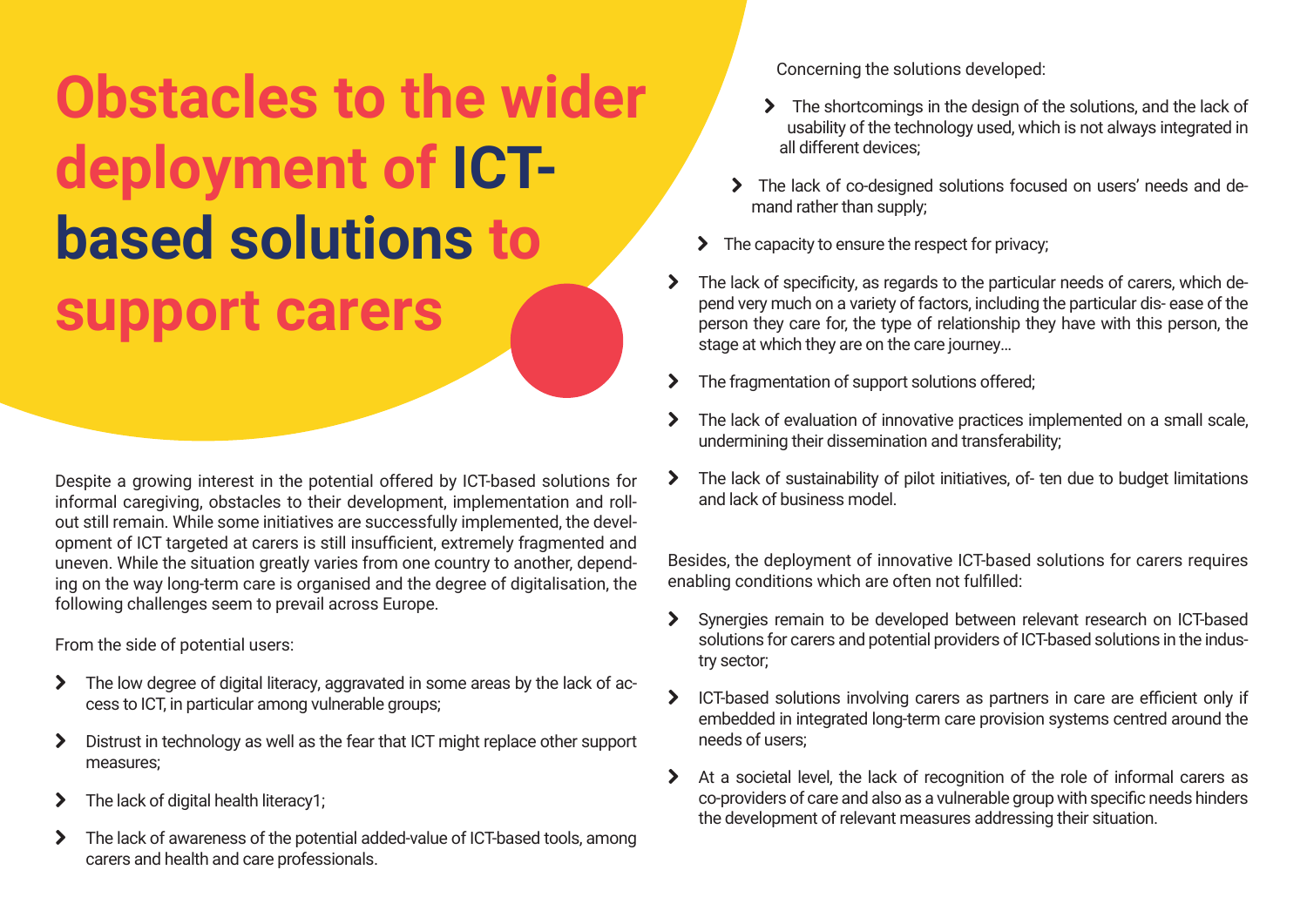# **Carers' willingness to pay for ICTbased support services**

For ICT-based support services to become part of care systems, it is necessary to understand their affordability and perceived value by carers. Willingness to pay for ICT is one of the major components of the consumer-based cost benefit analysis and it is directly influenced with carers' demographic, socio-economic and caring circumstances. Indeed, gender, relationship to the care recipient, duration of the care bout, total household income as well as the monthly amount spent on professional care service are all factors that may influence carers' willingness to pay for ICT. These may also include consumers' attitudes about who is actually responsible for the payment. In healthcare, consumers may feel that digital health technologies are entitlements and that, consequently, the government - not the individual – is the appropriate payer.

The following section seeks to shed light on some of the factors driving carers' willingness to pay for ICT-based support services:

#### Caring experience:

Research shows that carers' willingness to pay for digital support services is shaped by their caring experience. For instance, care duration is a strong predictor as carers who have provided care for two years or less are more likely to be willing to pay for digital support services compared to those at a later stage of their care journey. Evidence from literature suggests that carers are open to incorporating technology into their care routine. Nevertheless, digital support services must be offered early in the caregiving process and their support function should be adaptable over the course of the caring trajectory.

#### Total household income:

Total household income is also a significant predictor of carers' willingness to pay for ICT. Informal carers from lower socioeconomic backgrounds may be less able to afford digital support solutions, which may lead to inequalities. The literature highlights a potential social justice issue in cases where ICT-based solutions are not valued by governments and pricing policies are based on the user-pays principle – i.e. it is up to consumers to pay the full cost of the goods that they consume. This essentially limits the accessibility of solutions to those who can afford to pay only.

#### Monthly amount spent on professional care services:

Evidence shows that the more carers spend on professional care services, the more they are likely to be willing to pay for ICT-based support. However, they may not be able to afford a high amount without government subsidies and research demonstrates that carers expect governments to allocate more funds to ICT based support services and the enhancement of digital infrastructures.

### Other factors influencing carers' willingness to **pay for ICT**

#### Recommendation by healthcare professionals and/or carer organisations

Research highlights that the recommendations of healthcare professionals and carers' organisations increase carers' willingness to pay for digital support services. This suggests that the interaction between healthcare professionals, informal carers and other parties with an interest in supporting them (e.g. carer advocacy organisations) is an integral part of the value chain that underpins the communication and coordination of services. All of these parties should be more actively engaged in the design and assessment of digital support services targeted at informal carers.

#### Availability of data protection measures

Informal carers show concerns regarding data ownership and privacy. ICT solutions with clear security authentication measures such as passwords, strong encryption mechanisms and informative privacy policies are more likely to draw the interest of carers.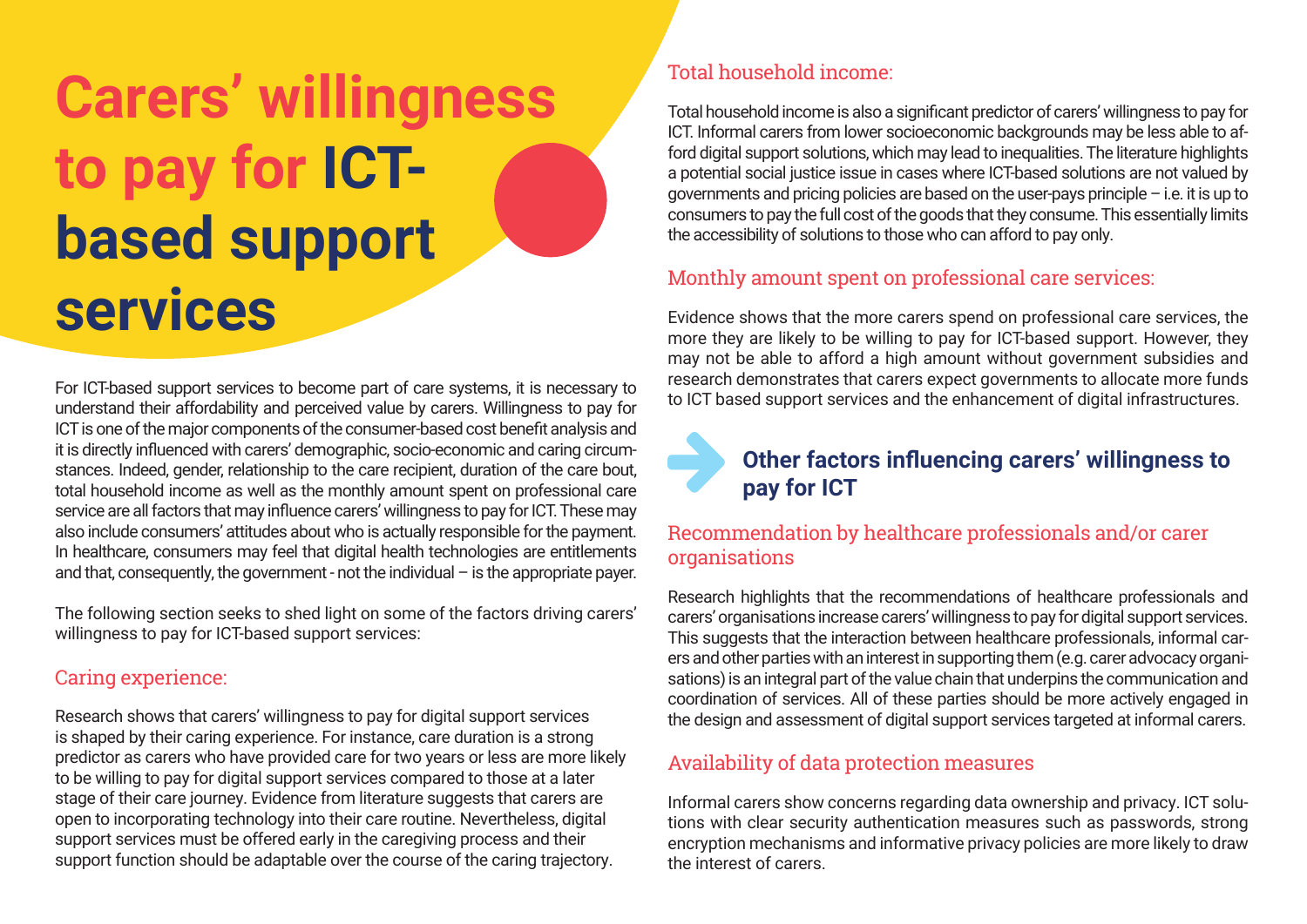# **Factors influencing carers' use of ICT**

The use of ICT by informal carers may be influenced by their demographics, socioeconomic resources and caring circumstances. Consequently, mapping the profiles of those informal carers who use (or not) ICT-based support can help to improve the quality of these services. Research shows that carers' age, gender, health status, educational attainment, weekly hours of care, relationship with the care recipient as well as the care recipient's gender, age, level of dependency and total household income all have an impact on carers' usage of ICT.

The following section sheds light on some of these influential factors:

#### Age

Evidence shows that age is an important predictor of carers' use of ICT. Research indeed demonstrates that the use of Internet to access health information is relatively common across age groups, up to the age of 65 where frequency of use begins to decrease. However, age is not the only predictor of use. Therefore, should the ageing of current – more ICT-proficient - generations contribute to bridging the digital divide, other socio-economic inequalities will need to be addressed to maximise the potential offered by ICT-based solutions.

#### Gender

Women play a central role in the provision of informal care. Evidence shows that they are also more likely to seek health information online than men.

#### Caring experience

Patterns of ICT use are naturally driven by the caregiving experience. The number of weekly hours of care is indeed a key factor as high-intensity carers tend to report higher levels of information and service needs. In turn, these carers are more likely to perform frequent Internet searches. Moreover, while carers still consider health and social care professionals as the main source of information, direct contact with them may be limited. As a result, high-intensity carers may turn to the Internet for online support services given their availability and convenience.

#### Education

Carers' education level is also linked to the frequency of their online activities. Evidence indeed shows that better-educated carers are more likely to get engaged in more frequent online activities.

#### Income

While literature suggests that a frequent use of the internet for general purposes is more likely in higher-income households, carers from lower-income households may turn to the internet as a source of support and assistance whereas carers from higher incomes may have access to other means of support.



#### **Digital divide in the EU and carers' use of ICT**

While the use of internet to access health information has been somewhat less common in Southern European countries, carers' use of ICT-based support is increasing in the region. Southern European countries are still characterised by family-based care systems and carers often have limited access to the support of care professionals and to training opportunities. These shortcomings may increase their need for information and services. Digital support services can therefore prove a suitable alternative to give carers remote access to information and training about care and caring-related issues. Yet, the digital divide may hinder carers' use of ICT and the socioeconomic status of users seems to be a significant driver of the remaining digital divide (even more so in Southern European countries when comparing with Northern countries). Socioeconomic inequalities thus need to be addressed in order to address the digital divide and support carers' use of ICT.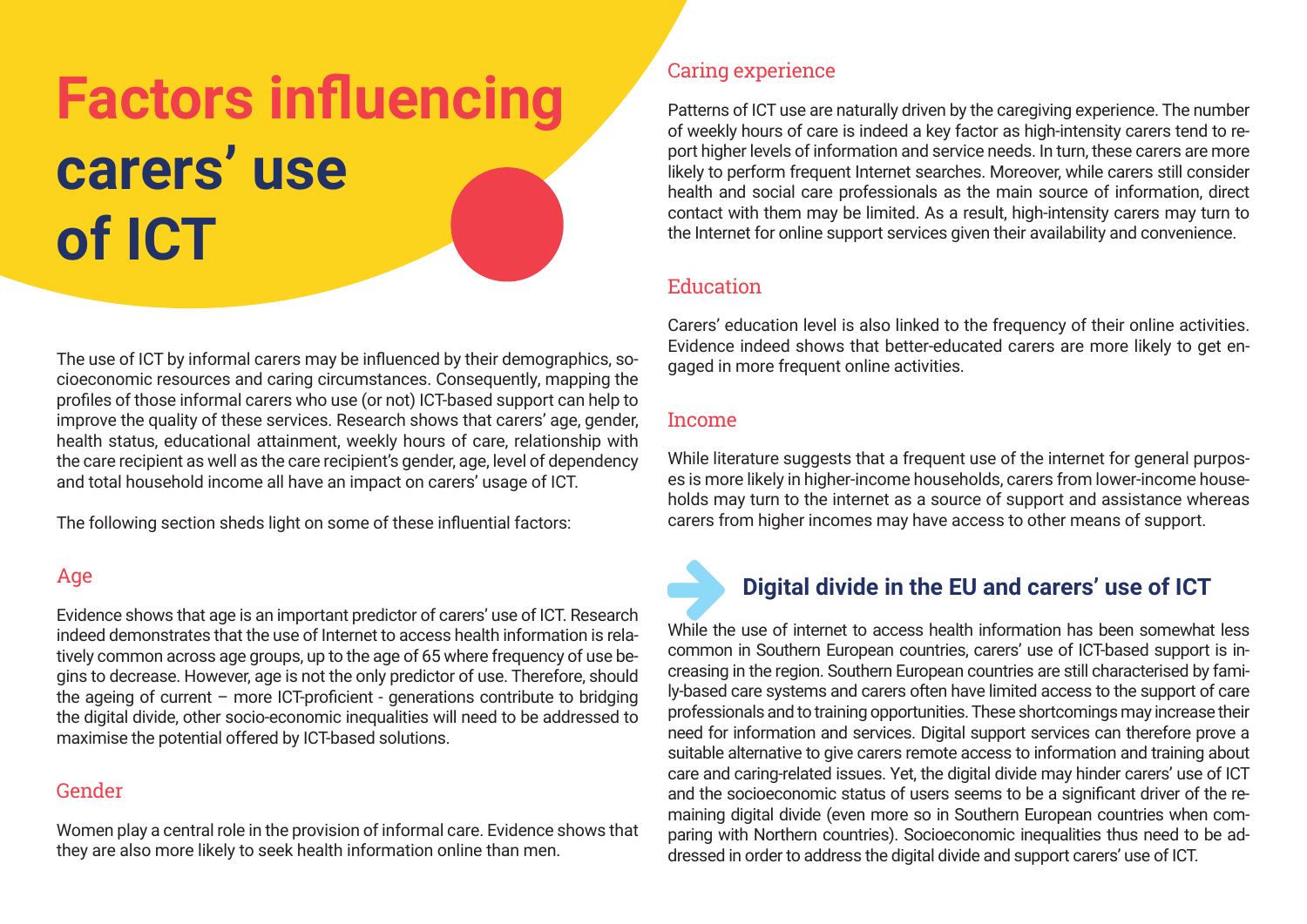### **How to move forward?**

Eurocarers, building on the collective knowledge of its members, as well as on the learning of the various innovative projects exploring the potentialities of ICTs for carers, recommends the following actions, to be implemented in the framework of comprehensive strategies for carer-friendly societies:

- > **Research should be further developed** to consider aspects which haven't been covered sufficiently, notably the well-being of carers sup- ported by ICTs in the long-term, the gain deriving from the integration of informal care in the care team through ICT, for the health and care system and for the society as a whole. So far, the analysis of the benefits of ICT-based services has been mainly focused on their impact at the level of users themselves but the effects of ICTs for carers at the organisational and system levels are scarcely documented.
- $\sum$  **Carers should be more systematically involved** in the design, development, testing and evaluation of ICT-based solutions which concern them. Designers of ICT-based solutions for informal carers should follow a participatory de- sign approach aiming at addressing the variety of carers' profile and needs. In particular, they should involve older informal carers in the de- sign process as much as possible, as opposed to simply testing with younger demographics. Technology solutions that are user-friendly for younger adults may not be user-friendly for old- er users.
- > Actions to **build informal carers' digital skills early in the caregiving process** are important for optimal use of available ICT-based support solutions. Training and technical support for in- formal carers should be offered throughout the care journey.
- ¦ ICT-based support solutions should provide **dynamic, flexible, and customizable content** based on a structure that favours interaction with professionals and peers, such as online community support. Feedback loops should be integrated in the different solutions to improve tailoring and allow the content to be adaptive to changing needs over time.
- ¦ ICT-based solutions should be proposed as part of a **comprehensive set of tools for carers**, including notably information and counselling, training, respite care, financial support and measures supporting work-life balance.
- ¦ **Large partnerships** gathering all stakeholders involved (including the industry, public decision makers, carers' organisations, health and care services providers…) need to be put in place in order to address the complex challenges attached to the deployment of ICT-based solutions including carers.
- $\blacktriangleright$  **Addressing socio-economic inequalities** is likely to be key to reduce the digital divide in carers' use of ICT. Care professionals and other parties with an interest in supporting carers should also pay particular attention to those carers who are older and less educated given the influence of age and education on the digital divide. Access to computers and internet connections at public facilities, such as local libraries, community and senior centres should be provided with extra support to accommodate carers' information needs and overcome any barriers to use.
- > Informal carers form a group of people for whom time is very precious, hence they prefer **simple and easy-to-operate technologies**. ICT solutions should therefore be integrated in different devices and not only be web-based. Web platforms should be optimized for use on devices other than computers (e.g. tablets and smartphones) to provide handy information to carers who report both higher levels of information/service need and higher intensity levels of caregiving.
- ¦ **Policy makers, care professionals and stakeholders with an interest in supporting informal carers all have a role to play** in the identification of carers' preferences and in the design of ICT-based interventions that can help meet them, in consultation with carers. There is no 'one size fits all' approach in the realms of policy and practice targeted at carers. However, it is important to consider the specific characteristics and needs of both carers and care recipients.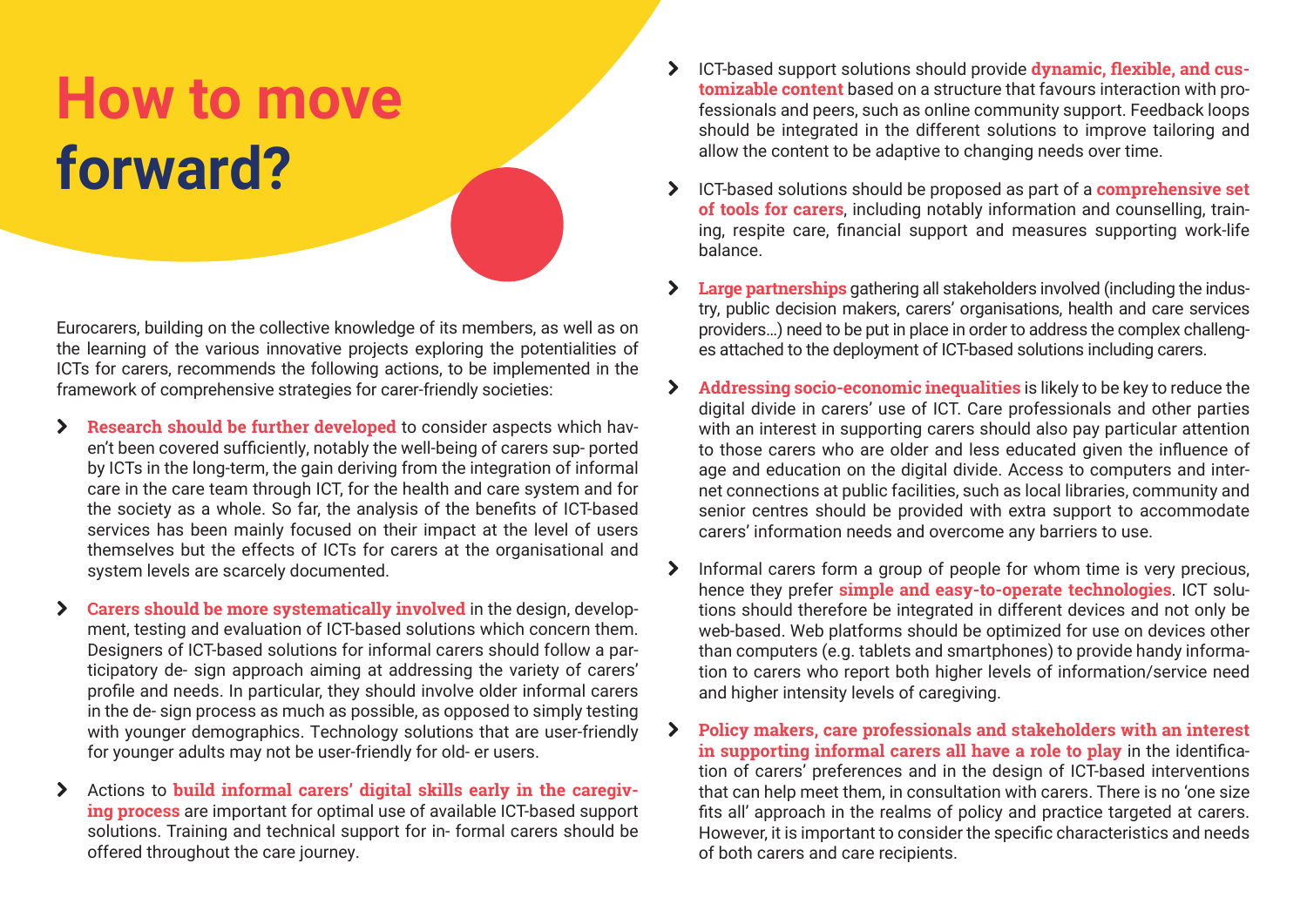The care sector is undergoing a fast transformation and expansion also due to the direct and indirect effects of the COVID-19 pandemic. Health and social care delivery systems experience a technologically-supported transition towards home care. ICT-based services for informal carers tend to be beneficial for their end-users, as well as for governments as they can generate a more efficient use of services and more sustainable social protection systems. Research shows that ICT-enabled services save carers' time and money, increase their wellbeing and self-esteem, help link them with others and with the healthcare team, and empower them, thus developing their problem-solving ability, perceptions of self-efficacy and care skills. This should help convince stakeholders of the need to recognise the role of informal carers within long-term care service provision, as well as to deploy accessible and qualitative ICTbased services for their support.



#### **References**

Final report on the ''Methodological Framework'', CARICT Project: Deliverable, Barbabella et al., 2011

Challenges and recommendations for the deployment of information and communication technology solutions for informal caregivers: scoping review – Hassan, A. Y. I. (2020). JMIR aging, 3(2), e20310.

Information and communication technologies for informal carers and paid assistants: benefits from micro-, meso-, and macro-levels – S. Carretero, J. Stewart, F. Barbabella, 2015

Work-life balance measures for persons of working age with dependent relatives in Europe. A study of national policies, E Bouget, D., Spasova, S. and Vanhercke, B., European Social Policy Network (ESPN), Brussels: European Commission, 2016

Can Technology-based Services support Long-term Care Challenges in Home Care? - S. Carretero et al, European Commission (Institute for Prospective Technological Studies/Joint Research Centre), 2012

Informal carers and learning opportunities, and overview of EU countries. Baseline report of the Project TRACK, Claire Champeix, 2016

Digital health literacy: how new skills can help improve health, equity and sustainability, Policy Précis, EuroHealthNet, September 2019

Carers and the digital divide: factors affecting Internet use among carers in the UK. Health & Social

Care in the Community. Blackburn, C., Read, J. and Hughes, N., 2005., 13(3), pp.201-210.

European citizen's digital health literacy, flash Eurobarometer 404, European Commission, 2014

Informal caregivers' use of the internet for caregiving information. Li, H., 2015. Social work in health care.

Informal caregivers' willingness to pay for digital support services, Hassan, A. Y. I., 2022.

Predictors of digital support services use by informal caregivers: a cross-sectional survey, Hassan, A. Y. I., 2022.

Schulz R, Beach SR. Are family caregivers willing to pay for support interventions? International Psychogeriatrics. 2021 Apr.

A longitudinal evaluation of family caregivers' willingness to pay for an in-home nonpharmacologic intervention for people living with dementia: results from a randomized trial. Jutkowitz E, Pizzi LT, Popp J, Prioli KK, Scerpella D, Marx K, Samus Q, Piersol CV, Gitlin LN. International psychogeriatrics. 2021

Willingness to pay for quality-of-life technologies to enhance independent functioning among baby boomers and the elderly adults. Schulz R, Beach SR, Matthews JT, Courtney K, Devito Dabbs A, Person Mecca L, Sankey SS. The Gerontologist. 2014 Jun.

Adequate social protection for long-term care needs in an ageing society. Social Protection

Committee and European Commission, 2014

An integrative review of information and communication technology- based support interventions for carers of home dwelling older people. Bergström AL, Hanson E. Technology and disability. 2017

ENTWINE project (https://entwine-itn.eu/) - Horizon 2020 research and innovation programme, Marie Skłodowska-Curie grant agreement No 814072.